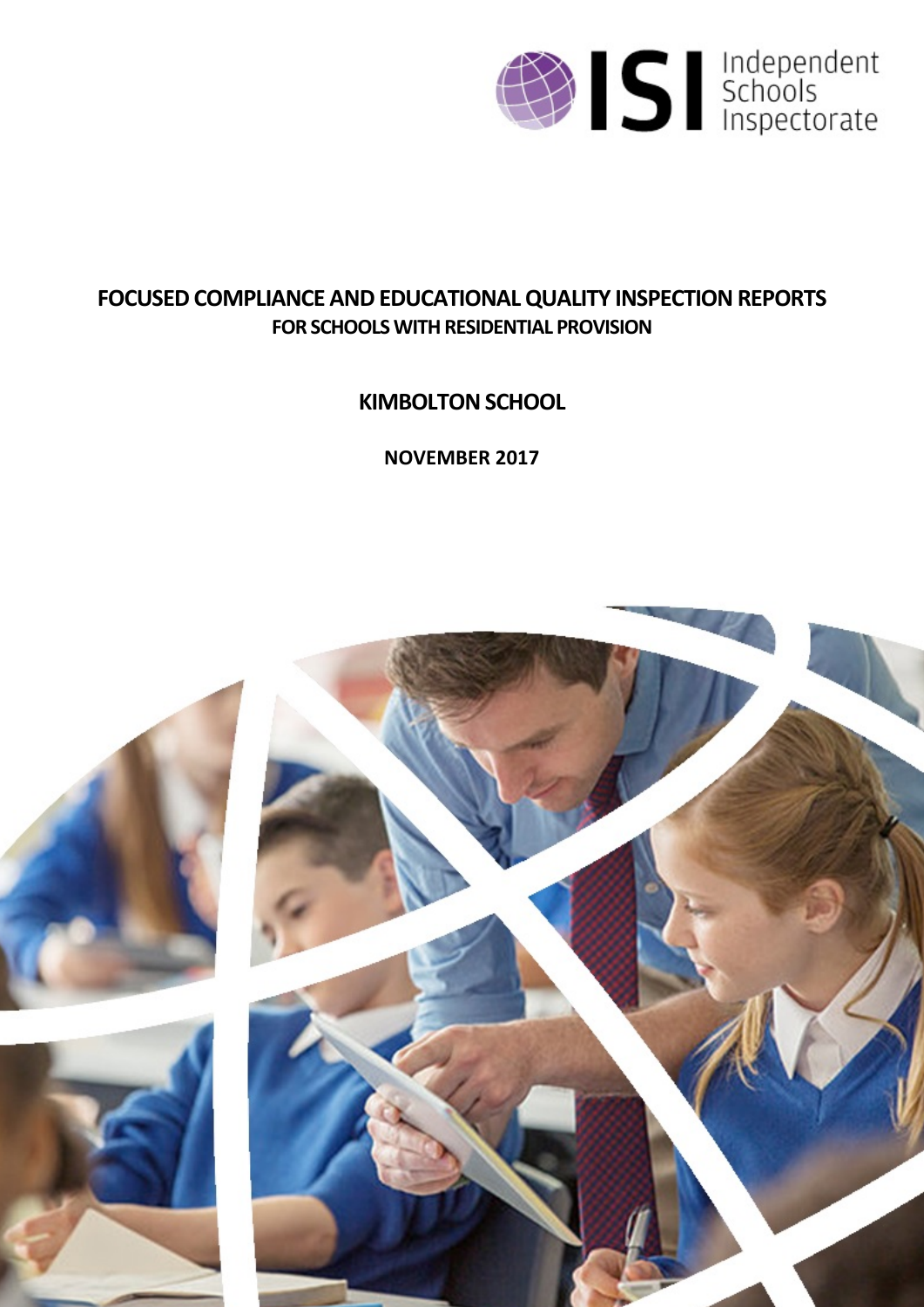**Contents** 2

## **CONTENTS**

|    | <b>SCHOOL'S DETAILS</b>                                              | 3              |
|----|----------------------------------------------------------------------|----------------|
| 1. | <b>BACKGROUND INFORMATION</b>                                        | 4              |
|    | <b>About the school</b>                                              | 4              |
|    | What the school seeks to do                                          | 4              |
|    | About the pupils                                                     | 4              |
| 2. | <b>REGULATORY COMPLIANCE INSPECTION</b>                              | 5              |
|    | Preface                                                              | 5              |
|    | <b>Key Findings</b>                                                  | 7              |
|    | PART 1 - Quality of education provided                               | $\overline{7}$ |
|    | PART 2 - Spiritual, moral, social and cultural development of pupils | 7              |
|    | PART 3 - Welfare, health and safety of pupils                        | $\overline{7}$ |
|    | PART 4 - Suitability of staff, supply staff, and proprietors         | 8              |
|    | PART 5 - Premises of and accommodation at schools                    | 8              |
|    | <b>PART 6 - Provision of information</b>                             | 8              |
|    | PART 7 - Manner in which complaints are handled                      | 8              |
|    | PART 8 - Quality of leadership in and management of schools          | 8              |
| 3. | <b>EDUCATIONAL QUALITY INSPECTION</b>                                | 10             |
|    | <b>Preface</b>                                                       | 10             |
|    | <b>Key Findings</b>                                                  | 11             |
|    | Recommendation                                                       | 11             |
|    | THE QUALITY OF PUPILS' ACADEMIC AND OTHER ACHIEVEMENTS               | 11             |
|    | THE QUALITY OF THE PUPILS' PERSONAL DEVELOPMENT                      | 13             |
| 4. | <b>INSPECTION EVIDENCE</b>                                           | 16             |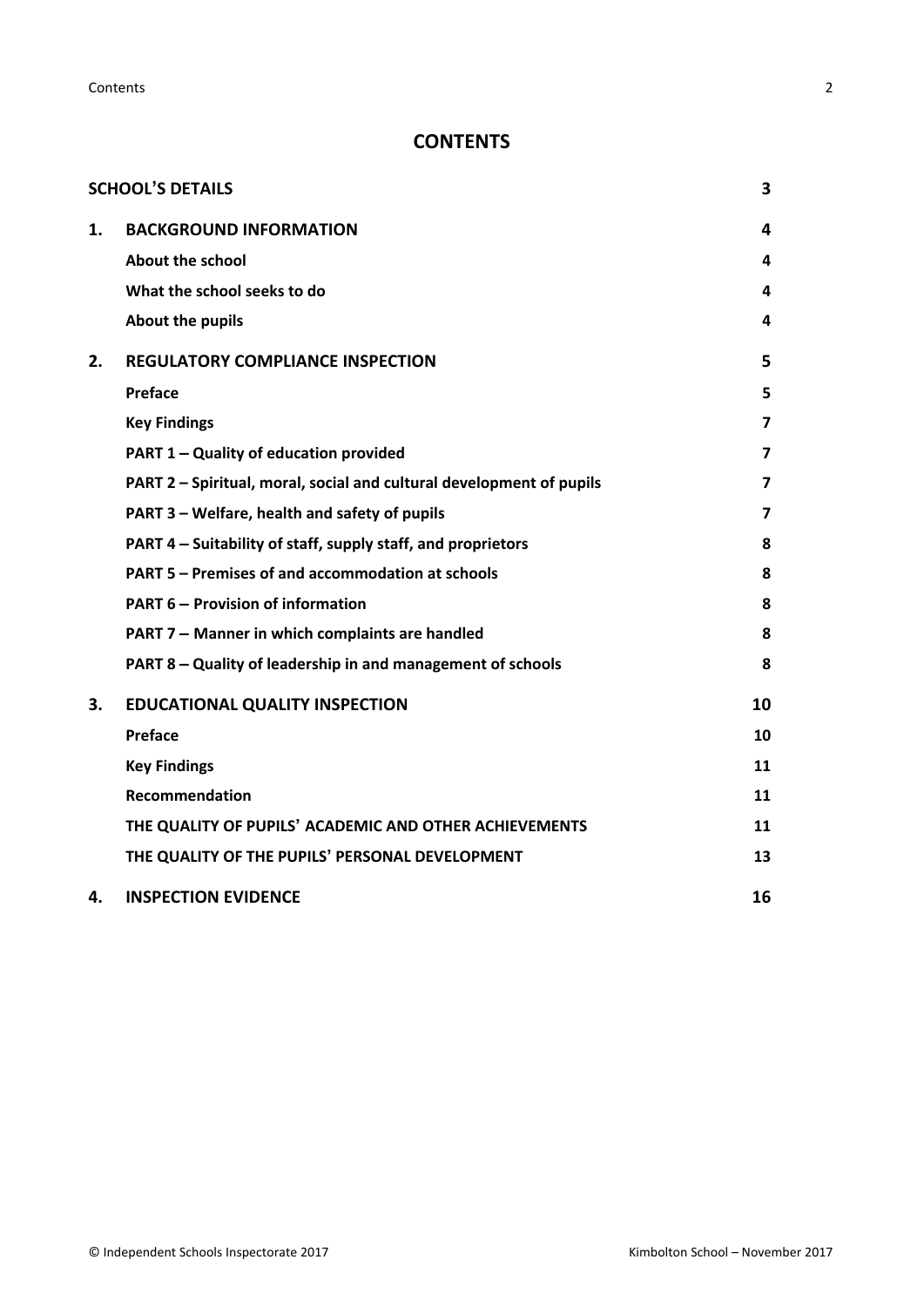## <span id="page-2-0"></span>**SCHOOL'S DETAILS**

| <b>School</b>                    | Kimbolton School                                                         |     |                       |     |
|----------------------------------|--------------------------------------------------------------------------|-----|-----------------------|-----|
| <b>DfE</b> number                | 873/6012                                                                 |     |                       |     |
| <b>Registered charity number</b> | 1098586                                                                  |     |                       |     |
| <b>Address</b>                   | Kimbolton School<br>Kimbolton<br>Huntingdon<br>Cambridgshire<br>PE28 OEA |     |                       |     |
| <b>Telephone number</b>          | 01480 862204                                                             |     |                       |     |
| <b>Email address</b>             | reception@kimbolton.cambs.sch.uk                                         |     |                       |     |
| <b>Headmaster</b>                | Mr. Jonathan Belbin                                                      |     |                       |     |
| <b>Chair of governors</b>        | Mr. Charles Paull                                                        |     |                       |     |
| Age range                        | 4 to 18                                                                  |     |                       |     |
| Number of pupils on roll         | 979                                                                      |     |                       |     |
|                                  | <b>Boys</b>                                                              | 485 | <b>Girls</b>          | 494 |
|                                  | Day pupils                                                               | 939 | <b>Boarders</b>       | 40  |
|                                  | Reception                                                                | 25  | Preparatory<br>school | 275 |
|                                  | <b>Seniors</b>                                                           | 486 | <b>Sixth Form</b>     | 193 |
| <b>Inspection dates</b>          | 14 to 16 November 2017                                                   |     |                       |     |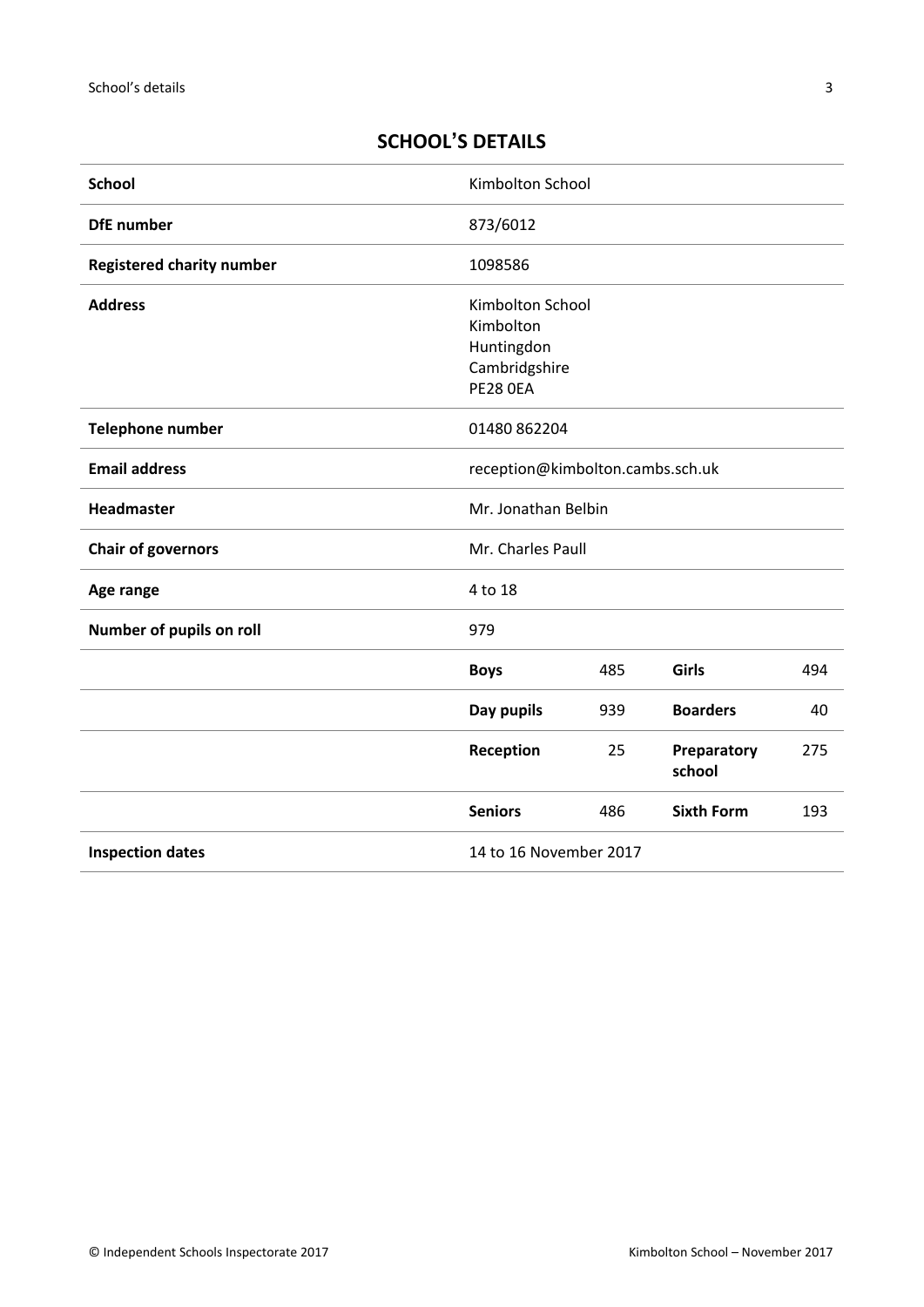### <span id="page-3-0"></span>**1. BACKGROUND INFORMATION**

#### <span id="page-3-1"></span>**About the school**

- 1.1 Kimbolton School is an independent day and boarding school in Cambridgeshire for pupils aged between 4 and 18 years. It is a registered charity, of which its governors are trustees. The school was founded in the early  $17<sup>th</sup>$  century and maintains its Christian beliefs and traditions while valuing those of other cultures. In 1951 the senior school moved to its present site at Kimbolton Castle. The preparatory school is a short walk away in Kimbolton village. There are two boarding houses which provide for pupils from Year 7. Both houses are in Kimbolton village, in close proximity to the school site.
- 1.2 Since the previous full inspection in 2011, the school has constructed a new science and mathematics centre in the senior school.

#### <span id="page-3-2"></span>**What the school seeks to do**

1.3 The school sets out to create a caring, challenging environment in which all pupils are given the opportunity to flourish and fulfil their potential through a wide variety of curricular and extracurricular opportunities. It aims to enable pupils to develop tolerance, respect for others, selfdiscipline, integrity and a sense of social responsibility, and to challenge pupils to discover their talents, develop socially and excel.

#### <span id="page-3-3"></span>**About the pupils**

1.4 Nationally standardised test data provided by the school indicate that the ability of pupils throughout the school is above average. Pupils are drawn from surrounding counties; some members of the boarding community are from overseas. Pupils come mainly from professional families and reflect the ethnic composition of the local area. The school has identified 131 pupils as having special educational needs or disabilities (SEND), including dyslexia and dyspraxia, 40 of whom receive additional support. Two pupils have Educational and Health Care (EHC) plans. Eighteen pupils have English is an Additional Language (EAL), all of whom receive extra support. The school provides extra activities aimed to extend the learning of those identified as the most able but open to all pupils.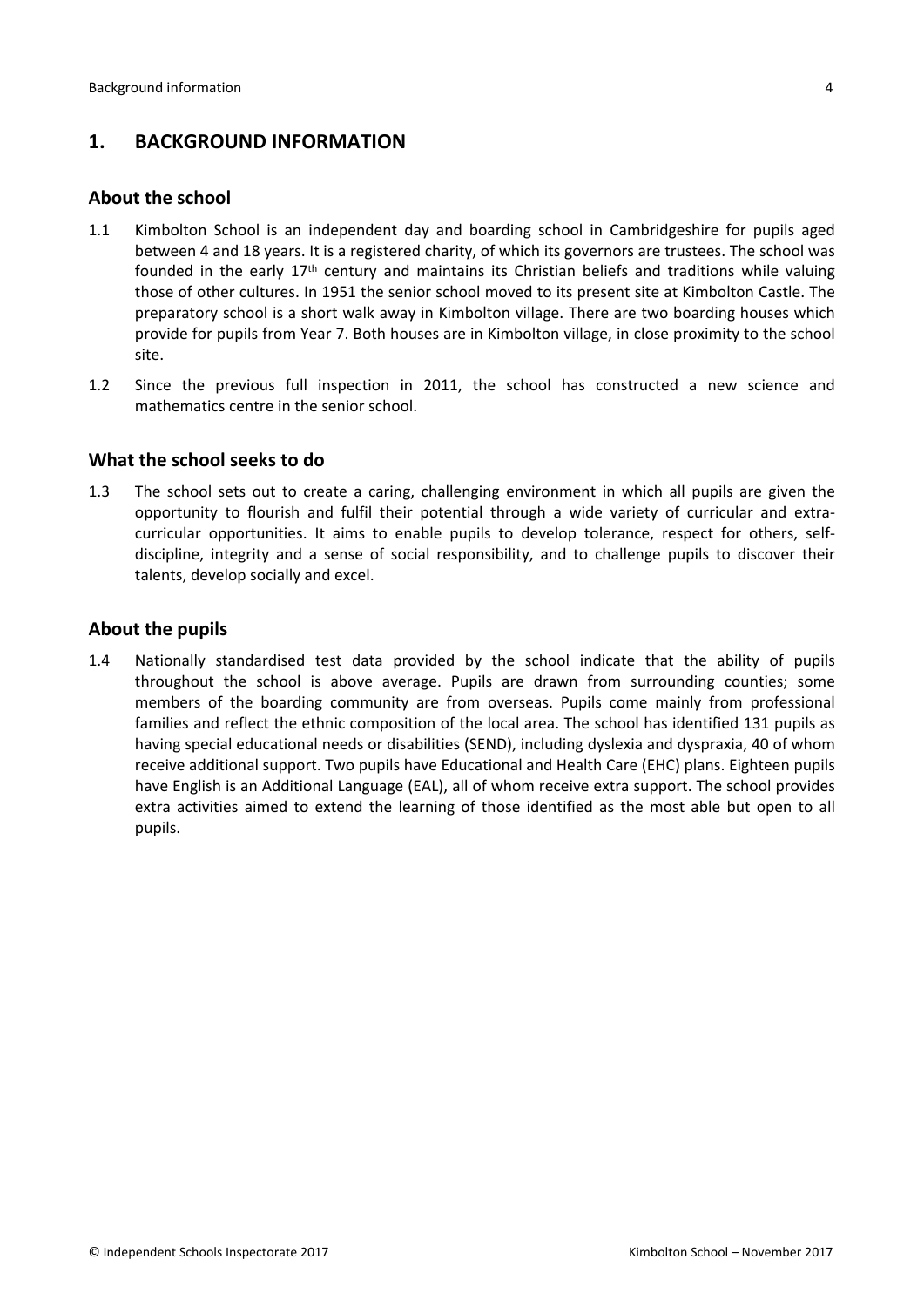#### <span id="page-4-0"></span>**2. REGULATORY COMPLIANCE INSPECTION**

#### <span id="page-4-1"></span>**Preface**

The registration authority for independent schools is the Department for Education (DfE), which directs inspection according to a specified frequency or at any time where the DfE has particular concerns about a school. The Independent Schools Inspectorate (ISI) is the body approved by the Secretary of State for the purpose of inspecting schools which are, or whose heads are, in membership of the associations which form the Independent Schools Council (ISC) and reporting on the extent to which they meet the Independent School Standards ('the standards') in the Schedule to the Education (Independent School Standards) Regulations 2014. Accordingly, inspection records whether the school meets each of these standards, which are arranged in eight Parts, each of which is divided into separate paragraphs. The inspection of schools that have early years settings not requiring registration similarly records whether the school complies with key provisions of the Early Years Foundation Stage statutory framework, and for registered settings the full range of the Early Years Foundation Stage provisions is considered. Additionally, the inspection reports on the school's accessibility plan under Schedule 10 of the Equality Act 2010 and the ban on corporal punishment under section 548 of the Education Act 1996. It comments on the progress made by the school in meeting the compliance action points set out in the school's most recent statutory inspection.

This inspection also contains specific judgements on the National Minimum Standards for Boarding Schools ('boarding NMS'). It also comments on the progress made by the school in meeting the compliance action points set out in the most recent statutory boarding inspection and it judges the extent to which the school currently meets the boarding NMS. It identifies any standards which the school does not meet and requires action to meet them. Findings are distributed across sections relating to the eight Parts of the standards.

All association independent schools will have an inspection within three years from April 2016, in accordance with the Framework and DfE requirements. The inspection may be of COMPLIANCE ONLY or a combined inspection of EDUCATIONAL QUALITY AND COMPLIANCE depending on a number of factors, including findings from their most recent inspection. Schools judged not to meet the standards, including the boarding NMS, may also be subject to a progress monitoring visit before their next routine inspection. The progress monitoring visit will judge whether the school has taken the necessary action to meet any unmet standards identified at their previous inspection.

The inspection was also carried out under the arrangements of the ISC Associations for the maintenance and improvement of the quality of their membership.

**This is a FOCUSED COMPLIANCE INSPECTION which was combined with an inspection of EDUCATIONAL QUALITY, the report of which appears later in this document. The COMPLIANCE inspection reports only on the school's compliance with the standards,** including the boarding NMS**.** The standards represent minimum requirements and judgements are given either as **met** or as **not met**. All schools are required to meet all the standards applicable to them. Where the minimum requirements are not met, this is clearly indicated in the relevant section of the report and the school is required to take the actions specified. In this focused compliance inspection, key regulations and standards have been inspected in detail. These are the regulations on safeguarding; measures to guard against bullying; arrangements for pupils' health and safety, arrangements to check the suitability of staff; the provision of information to parents; the handling of parents' complaints; and other related aspects of leadership and management, together with the NMS covering the same areas. The remaining standards and requirements are deemed to continue to be met unless evidence to the contrary has been found.

Inspections do not include matters that are outside of the regulatory framework described above, such as: an exhaustive health and safety audit; compliance with data protection requirements; an in-depth examination of the structural condition of the school, its services or other physical features; contractual arrangements with parents; an investigation of the financial viability of the school or its accounting procedures.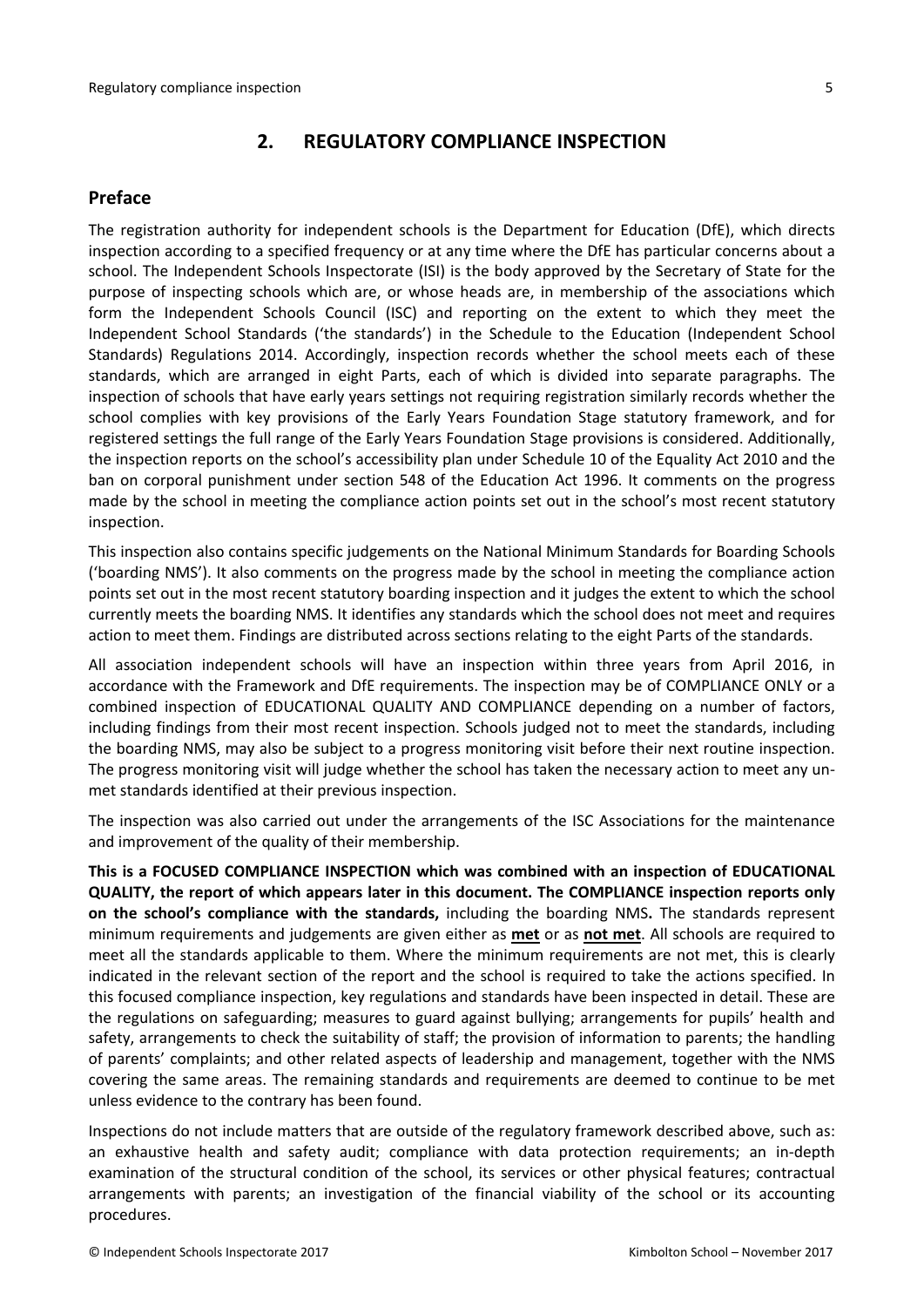Inspectors may be aware of individual safeguarding concerns, allegations and complaints as part of the inspection process. Such matters will not usually be referred to specifically in published reports in this document but will have been considered by the team in reaching its judgements.

Links to the full regulations and requirements can be found here: The Education [\(Independent](http://www.legislation.gov.uk/uksi/2014/3283/contents/made) School Standards) [Regulations](http://www.legislation.gov.uk/uksi/2014/3283/contents/made) 2014, National Minimum [Standards](https://www.gov.uk/government/uploads/system/uploads/attachment_data/file/416186/20150319_nms_bs_standards.pdf) for Boarding Schools, Early Years [Foundation](https://www.gov.uk/government/publications/early-years-foundation-stage-framework--2) Stage Statutory [Framework.](https://www.gov.uk/government/publications/early-years-foundation-stage-framework--2)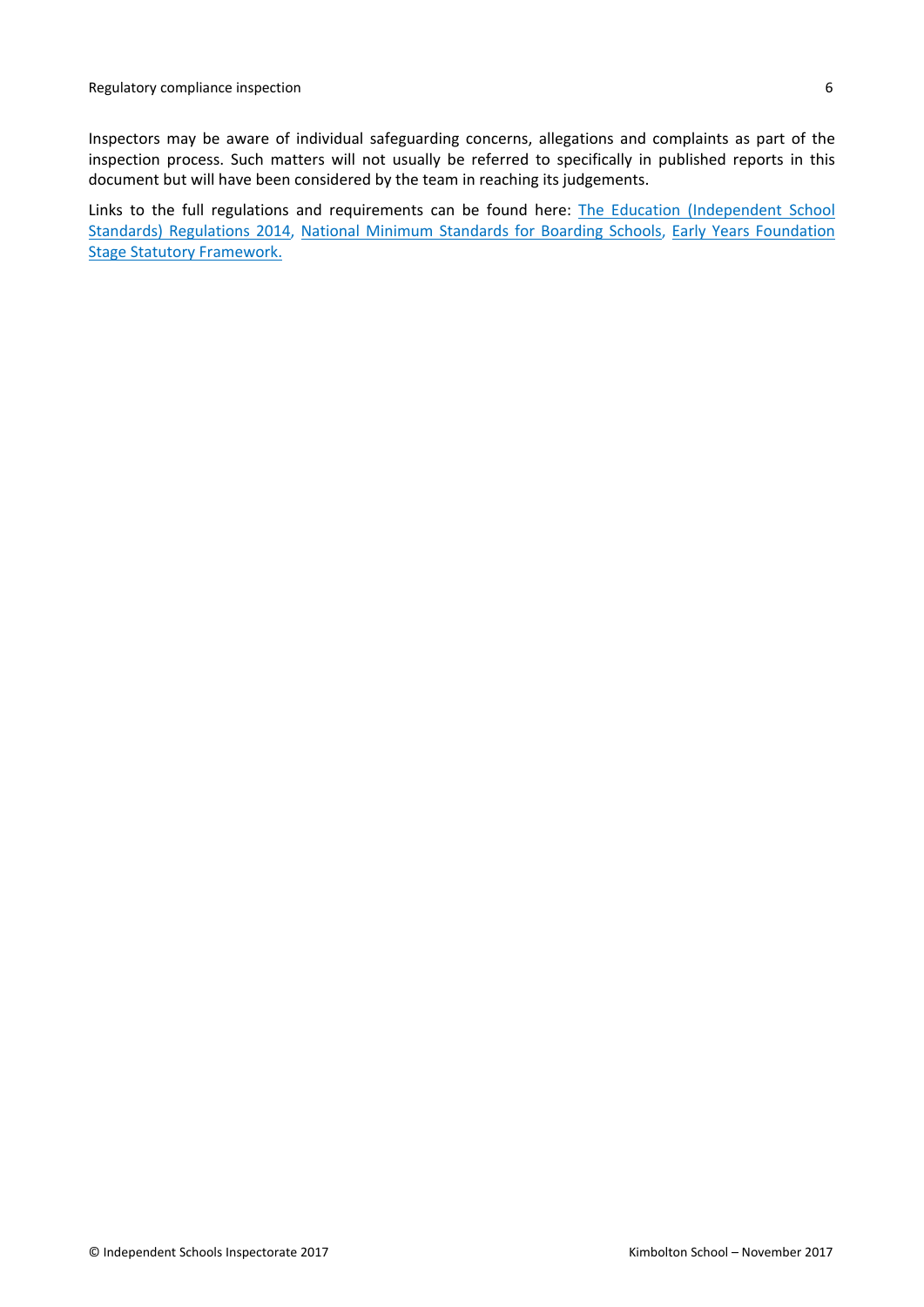#### <span id="page-6-0"></span>**Key Findings**

2.1 The school meets the standards in the schedule to the Education (Independent School Standards) Regulations 2014, the National Minimum Standards for Boarding Schools 2015, and relevant requirements of the statutory framework for the Early Years Foundation Stage, and associated requirements, and no further action is required as a result of this inspection.

#### <span id="page-6-1"></span>**PART 1 – Quality of education provided**

- 2.2 In the preparatory school, the school uses its own framework to determine attainment, instead of the national framework.
- 2.3 At GCSE in the years 2014 to 2016, performance has been above the national average for maintained schools.
- 2.4 In the sixth form, A-level results in the years 2014 to 2016 have been above the national average for sixth formers in maintained schools.
- 2.5 The curriculum is documented, supported by appropriate plans and schemes of work for the pupils and covers the required breadth of material. The teaching enables pupils to make good progress, encompasses effective behaviour management and is supported by suitable resources. A suitable framework for the assessment of pupils' performance is in place.
- **2.6 The standards relating to the quality of education [paragraphs 1–4] are met.**

#### <span id="page-6-2"></span>**PART 2 – Spiritual, moral, social and cultural development of pupils**

- 2.7 Principles and values are actively promoted which facilitate the personal development of pupils as responsible, tolerant, law-abiding citizens. Boarders' views are actively encouraged and their opinions and concerns are appropriately considered by staff. Any prefect system operating in the school is suitably managed.
- **2.8 The standards relating to spiritual, moral, social and cultural development [paragraph 5] and NMS 17 and 19 are met.**

#### <span id="page-6-3"></span>**PART 3 – Welfare, health and safety of pupils**

- 2.9 Arrangements are made to safeguard and promote the welfare of pupils by means that pay due regard to current statutory guidance; good behaviour is promoted; bullying is prevented so far as reasonably practicable; health and safety requirements are met, including those relating to fire safety; provision is made for first aid. Pupils are properly supervised; admission and attendance registers are maintained, as required, and there is a strategic approach to risk assessment. A disability access plan is in place.
- 2.10 An appropriate induction process for pupils new to boarding is implemented, and suitable provision is made for boarders' medical and health care, their food and drink and for managing boarders' laundry and possessions. Boarders have suitable contact with friends and family and access to a programme of activities. Boarding staff are appropriately trained and deployed.
- **2.11 The standards relating to welfare, health and safety [paragraphs 6–16], the requirement of Schedule 10 of the Equality Act 2010, the ban on corporal punishment under section 548 of the Education Act 1996, and NMS 2–4, 6–12, 15 and 16 are met.**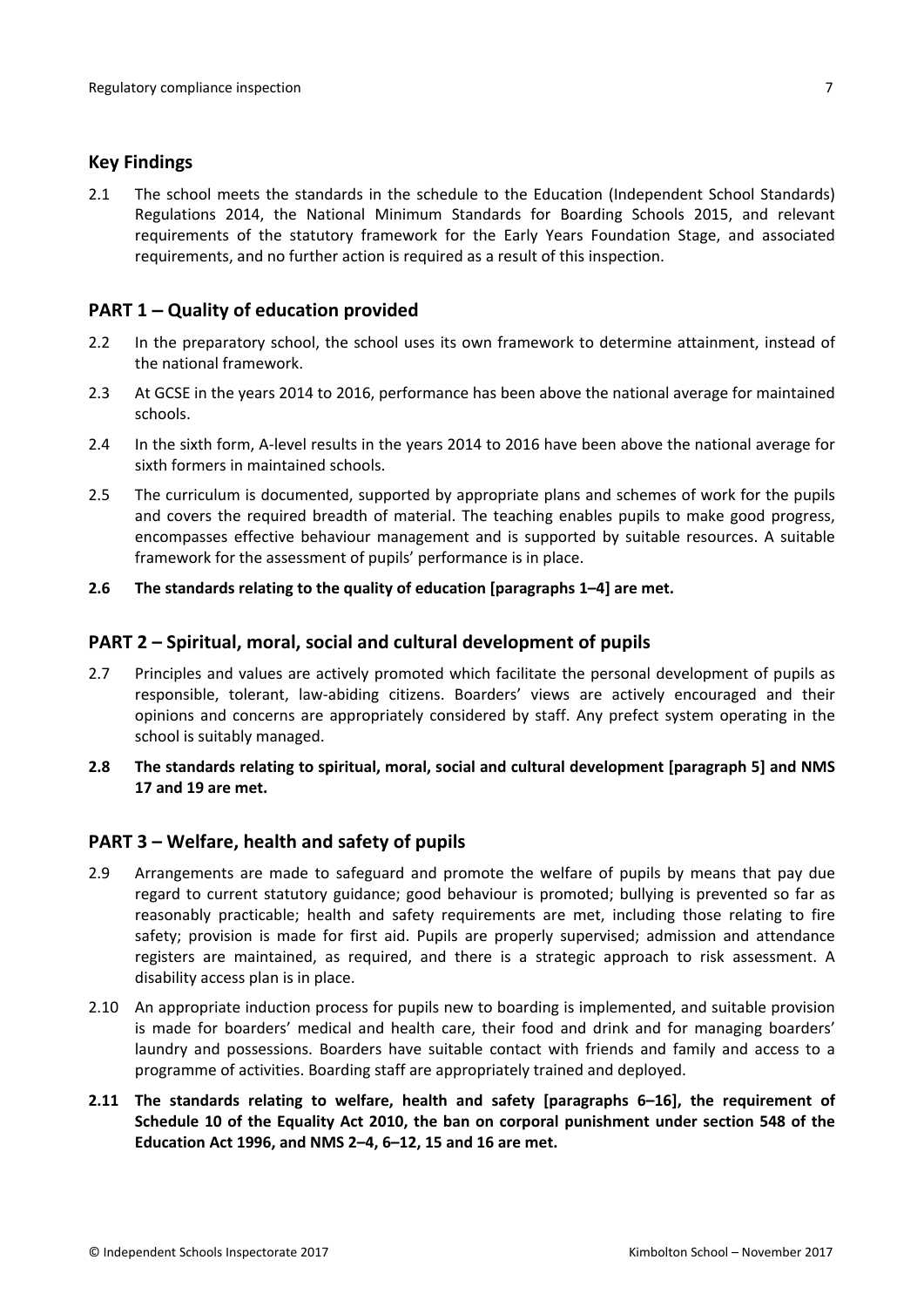### <span id="page-7-0"></span>**PART 4 – Suitability of staff, supply staff, and proprietors**

- 2.12 The school makes appropriate checks to ensure the suitability of staff, supply staff, and proprietors and a register is kept as required. Visitors to boarding accommodation are appropriately supervised.
- **2.13 The standards relating to the suitability of those in contact with pupils at the school [paragraphs 17–21] and NMS 14 are met.**

#### <span id="page-7-1"></span>**PART 5 – Premises of and accommodation at schools**

- 2.14 Suitable toilet, changing and showering facilities for pupils and appropriate accommodation for their medical and therapy needs are provided. The premises are maintained to a standard commensurate with health and safety; acoustics and lighting are appropriate; water provision is adequate. Suitable outdoor space is provided for physical education and outdoor play. Boarding accommodation is adequate for the needs of all boarders, and safeguards and promotes their welfare.
- **2.15 The standards relating to the premises and accommodation [paragraphs 22–31] and NMS 5 are met.**

#### <span id="page-7-2"></span>**PART 6 – Provision of information**

- 2.16 A range of information is variously published, provided or made available to parents, inspectors and the Department for Education. These include details about the proprietor, the ethos of the school and the curriculum, and of the school's arrangements for admission, behaviour and exclusions, bullying, health and safety, first aid, details of the complaints procedure, and the number of complaints registered under the formal procedure during the preceding school year, and the provision for those with education, health and care plans or English as an additional language. They also include particulars of the school's academic performance during the preceding school year, and its results in public examinations, inspection reports and (for parents only) a report at least annually of their own child's progress. The safeguarding policy is posted on the school's website. A suitable statement of boarding principles and practice is published by the school.
- **2.17 The standard relating to the provision of information [paragraph 32] and statement of boarding principles [NMS 1] are met.**

#### <span id="page-7-3"></span>**PART 7 – Manner in which complaints are handled**

- 2.18 Parental complaints, if any, are handled effectively through a three-stage process, (informal, formal and a hearing before a panel of three, one of whom is independent of the school). Each stage has clear time scales, and at the third stage the panel can make findings and recommendations which are communicated to the complainant. Records are kept appropriately, including of any action taken, whether or not a complaint is successful, and identifying those relating to the boarding provision.
- **2.19 The standard relating to the handling of complaints [paragraph 33] and NMS 18 are met.**

#### <span id="page-7-4"></span>**PART 8 – Quality of leadership in and management of schools**

2.20 The proprietor ensures that the leadership and management demonstrate good skills and knowledge, and fulfil their responsibilities effectively, so that the other standards are consistently met and they actively promote the well-being of the pupils. Appropriate leadership and management of boarding ensure that the required policies and records are maintained and effectively monitored.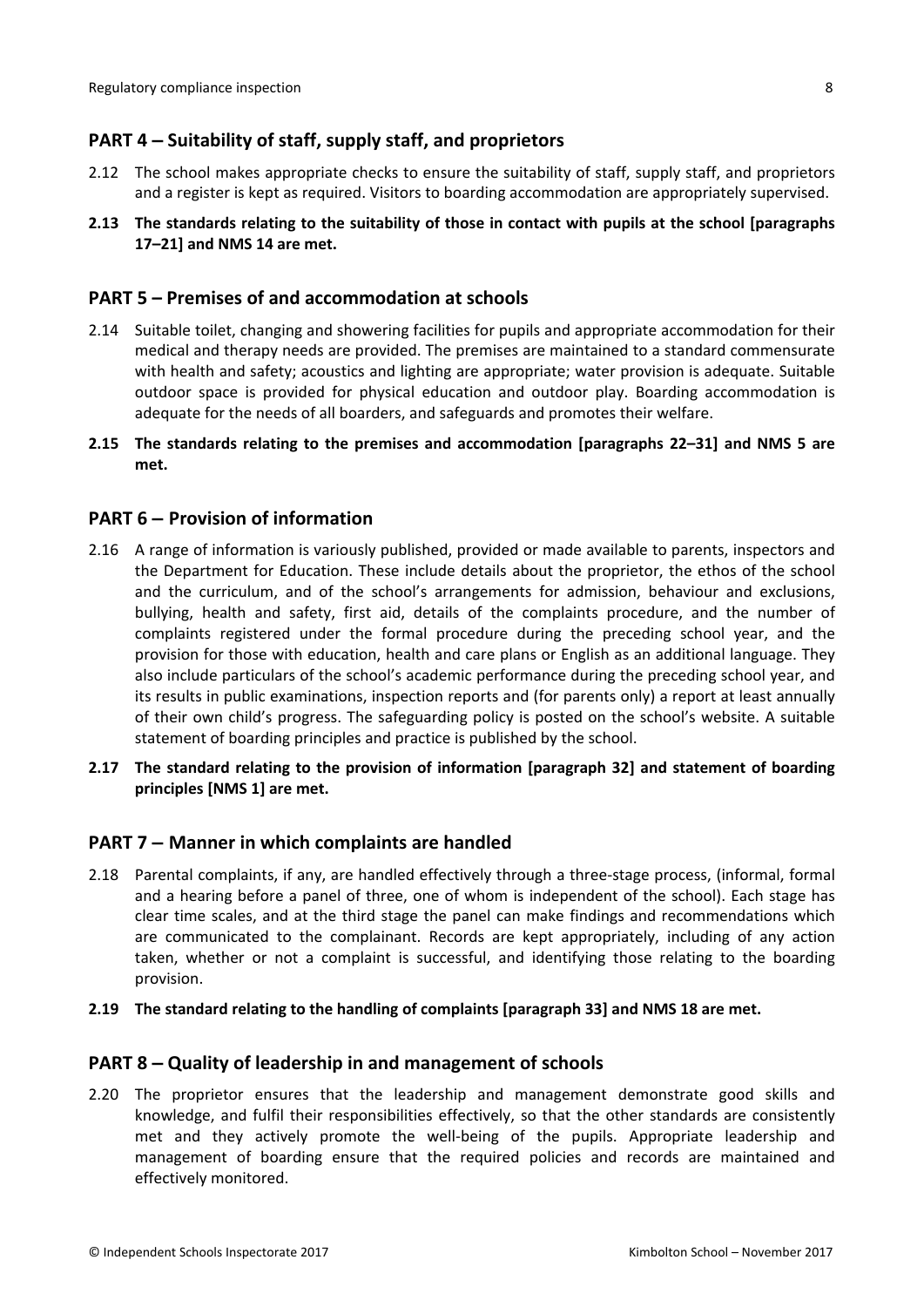**2.21 The standard relating to leadership and management of the school [paragraph 34] and NMS 13 are met.**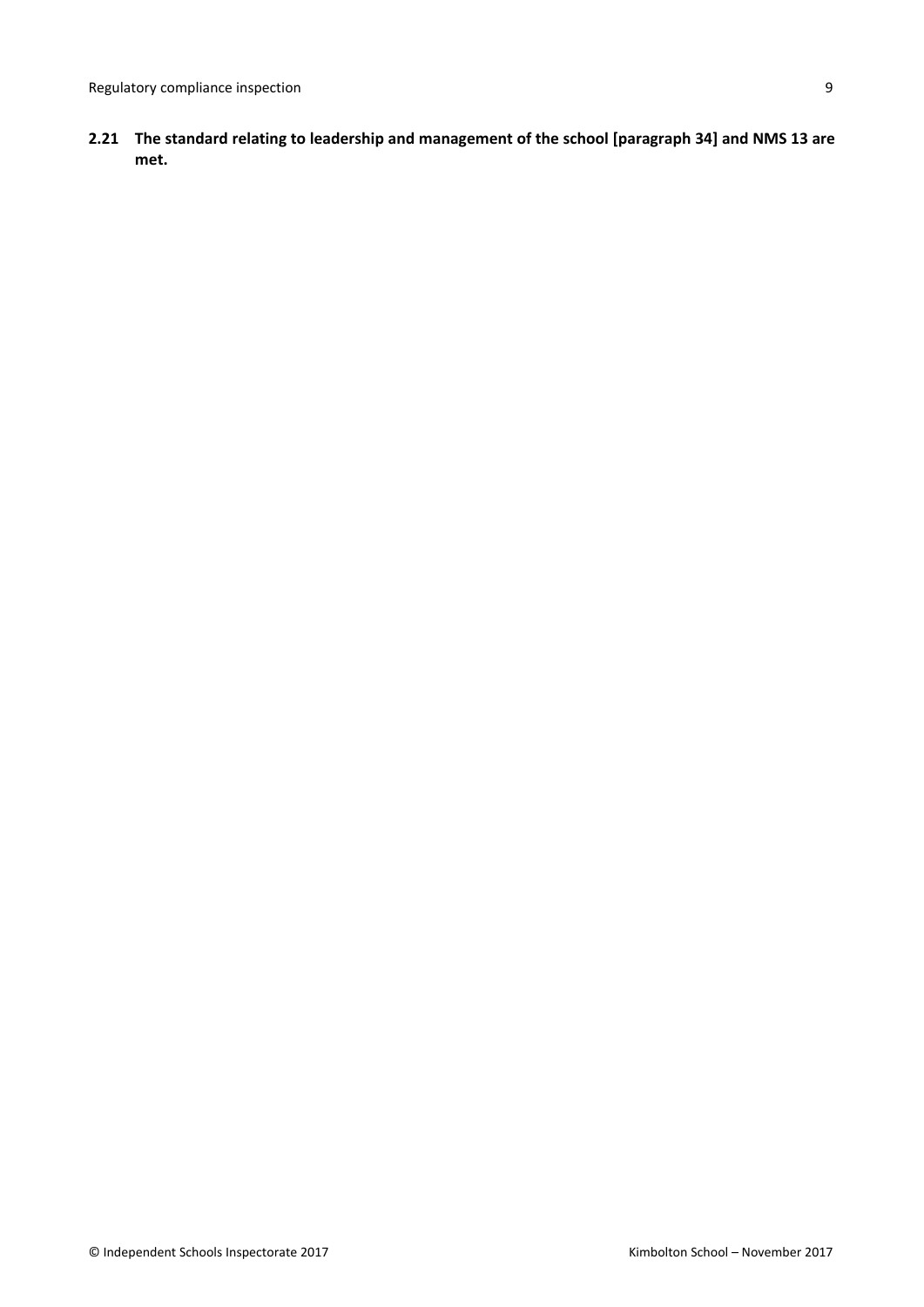## <span id="page-9-0"></span>**3. EDUCATIONAL QUALITY INSPECTION**

#### <span id="page-9-1"></span>**Preface**

**The EDUCATIONAL QUALITY inspection reports on the quality of the school's work**. It focuses on the two key outcomes:

- The achievement of the pupils, including their academic development, and
- The personal development of the pupils.

Since the school was last inspected, the framework for inspection has changed. The current inspection framework uses different criteria and arrangements for grading from those used in previous inspection frameworks. The judgements made on this inspection are, therefore, not directly comparable to judgements made on previous inspections.

All independent schools are required to meet the requirements of the Independent School Standards. However, different inspectorates apply different frameworks that are suited to the different types of schools they inspect. The ISI terminology reflects quality judgements that are at least equivalent to those used by the national inspectorate, Ofsted. ISI reports do not provide a single overarching judgement for the school but instead give a clear judgement about key outcomes for pupils and information on the quality of the school's work.

#### **The headline judgements must include one of the ISI descriptors 'excellent', 'good', 'sound' or 'unsatisfactory'.**

Where necessary, National Curriculum nomenclature is used to refer to year groups in the school. Where the school's own names differ from those used nationally, the details are given in the table below:

| School name        | National Curriculum name |  |  |
|--------------------|--------------------------|--|--|
| First form         | Year 7                   |  |  |
| Second form        | Year 8                   |  |  |
| Third form         | Year 9                   |  |  |
| Fourth form        | Year 10                  |  |  |
| Fifth form         | Year 11                  |  |  |
| Lower Sixth        | Year 12                  |  |  |
| <b>Upper Sixth</b> | Year 13                  |  |  |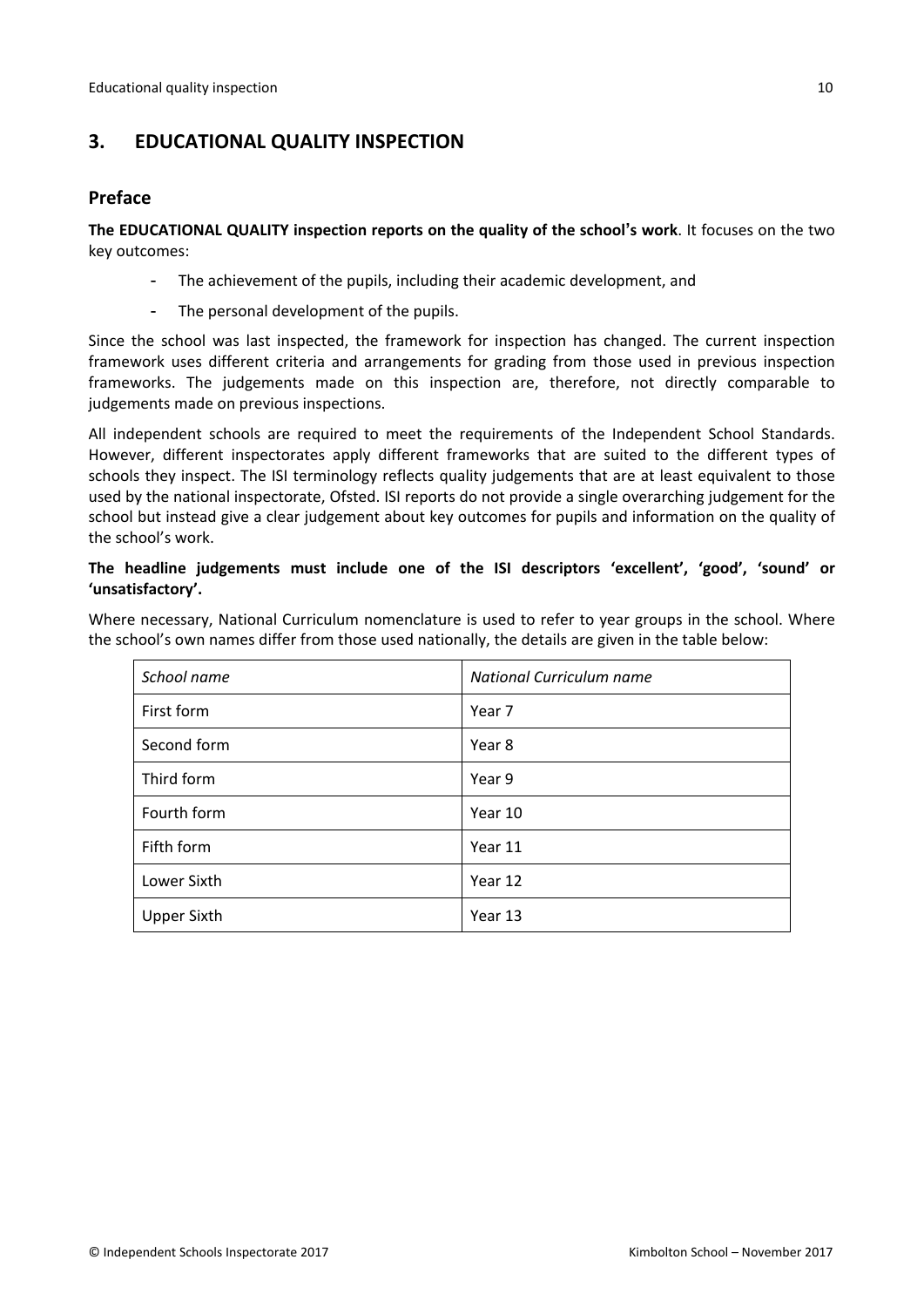#### <span id="page-10-0"></span>**Key Findings**

- 3.1 The quality of the pupils' academic and other achievements is good.
	- Progress is good in the senior school and excellent in the preparatory school.
	- Pupils' attitudes to their learning and their extra-curricular activities are consistently excellent, encouraged by teachers' high expectation.
	- Pupils' understanding of their own progress is good overall, although that of senior school pupils is sometimes hampered by the variable effectiveness of marking.
	- Pupils' progress in some senior school lessons is limited because they are not given sufficient opportunity to think for themselves or to take control of their learning.
- 3.2 The quality of the pupils' personal development is excellent.
	- Pupils are highly self-confident, sure of their own worth as individuals and respectful of others.
	- Pupils undertake responsibility willingly, taking pride in carrying out duties to the best of their ability.
	- Pupils are socially mature, often beyond their years, instinctively helping each other and valuing others regardless of any differences.
	- Pupils grow into mature, multi-faceted and empathic young adults with a strong awareness of their social responsibilities.

#### <span id="page-10-1"></span>**Recommendation**

- 3.3 The school is advised to make the following improvements:
	- Increase the progress of senior school pupils by giving them more informative marking and more opportunities to think and question independently in lessons.

#### <span id="page-10-2"></span>**THE QUALITY OF PUPILS' ACADEMIC AND OTHER ACHIEVEMENTS**

- 3.4 The quality of pupils' academic and other achievements is good.
- 3.5 Pupils throughout the school achieve well in their academic endeavours and often excel in activities beyond the classroom. Almost all parents who responded to the pre-inspections questionnaire agreed that the school meets their children's educational needs effectively. The school is highly successful in meeting its aim to provide a supportive environment and challenging opportunities in which pupils are encouraged to aim for excellence.
- 3.6 Pupils' communication skills are extremely well developed across the school. Writing skills are excellent, from children in the Early Years Foundation Stage (EYFS) proudly displaying how they can write their initials to the oldest pupils constructing lengthy essays phrased with sophisticated vocabulary. Pupils listen to each other attentively and are, throughout the age range, extremely articulate. EYFS children are able to explain clearly what they are doing and to recount the plot of the story they had been read. Throughout the preparatory school, pupils exhibit a maturity of expression and vocabulary beyond their years. Senior school pupils are similarly excellent communicators, able to maintain assured conversations with visitors. They use subject specific language accurately, argue their viewpoints eloquently and explain their thinking clearly. For example, older pupils talked expressively and confidently about a range of techniques and styles in work on Escher etchings. In an A-level lesson on poetry, pupils discussed the works of Duffy in a lively and engaging manner, posing questions and drawing on their knowledge of historical events to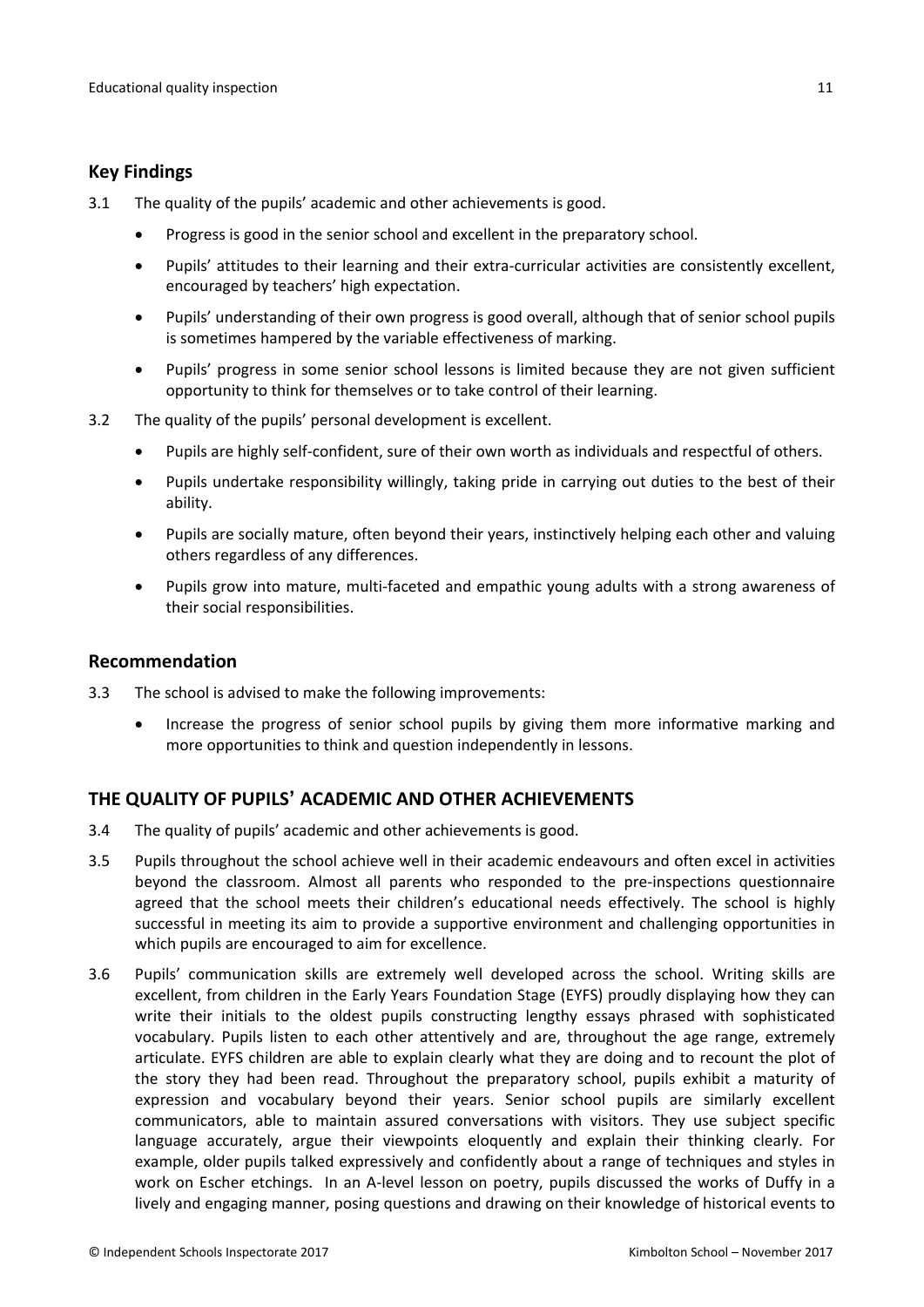inform their understanding. Pupils' outstandingly well-developed communication skills are encouraged by the school's provision of numerous opportunities for them to speak in public, such as in assemblies, school competitions and involvement in external debating competitions. Pupils relish these challenges and rise to them.

- 3.7 Numeracy skills are also well developed across the full age range. The younger pupils confidently and accurately count aloud. They understand mathematical concepts and can estimate accurately. By the time they reach the top of prep, pupils' numerical skills are excellent and in many cases are well above what would be expected of their age group. Similar indications of highly developed numerical skills were seen in the senior school, including some younger senior pupils tackling mathematical work expected of much older pupils. The oldest pupils confidently applied a complex mathematical addition formula to generate an exact value. Numeracy skills are used effectively by pupils across the curriculum, including in the sciences, history and design technology. Many pupils throughout the school told inspectors how they had grown in confidence in mathematics because of the encouragement and support of their teachers who, they say, willingly give them extra support and explanation. Pupils throughout are confident and highly competent users of information and communication technology (ICT), for example in the use made of computer assisted design (CAD) programs in design technology. Their abilities have been enhanced by the school leadership's emphasis on promoting digital literacy, with a consequent investment in tablet technology. Both in the preparatory and senior schools pupils use technology routinely in research and recording their work. Their confidence in more sophisticated usage is emerging.
- 3.8 Pupils' academic attainments are good. The following analysis uses the data for 2014 to 2016, the most recent three years for which comparative data is available. Results of nationally standardised tests in mathematics and English for the preparatory school have been above the average of those for pupils of similar ability in maintained schools. GCSE results have been above average for all maintained schools and in line with those of maintained selective schools. Results at A-level have been above the national average. The school's own data indicates that this level of attainment is also reflected in results for 2017. These results, scrutiny of work and inspection observations show that pupils identified with SEND or EAL achieve in line with their peers, and that the most able pupils attain results in line with their ability. The vast majority of leavers are awarded places at universities of their choice, studying a wide range of subjects including medicine, stage management, law and modern languages. They are helped to achieve their ambitions by the school's comprehensive tracking systems which are being used with increasing confidence by teachers to help identify and support any pupil who is under-performing.
- 3.9 Pupils, including those in the EYFS, make good progress overall. The progress of pupils in the preparatory school is excellent, especially in English and mathematics. They quickly assimilate new information and apply it confidently, encouraged by their teachers to persevere. Their learning is supported by effective marking and careful selection of tasks appropriate to their ability. In the majority of lessons in the senior school, progress is good and pupils develop new understanding. Boarders appreciate the extra support provided by their houseparents in dealing with homework problems. Progress is uneven across subjects, however. On occasion, lessons are excessively dominated by teacher exposition with little opportunity for pupils to become anything other than passive note-takers. When this happens, pupils' progress is more limited than in lessons in which they are required to think and question for themselves. In the questionnaire a very small minority of pupils said that marking does not help them to know what to do to improve. Inspectors judged that this is a valid concern in some subjects in the senior school; examples of careful marking and setting of clear targets were apparent in many but not all areas.
- 3.10 Across the school, pupils' knowledge, skills and understanding develop well across the required areas of learning. They are articulate, apply numeracy skills well across the curriculum, use ICT to research and organise their work and are creative in their thinking. When they are given the opportunity, pupils demonstrate that they are well able to synthesise material and apply high-order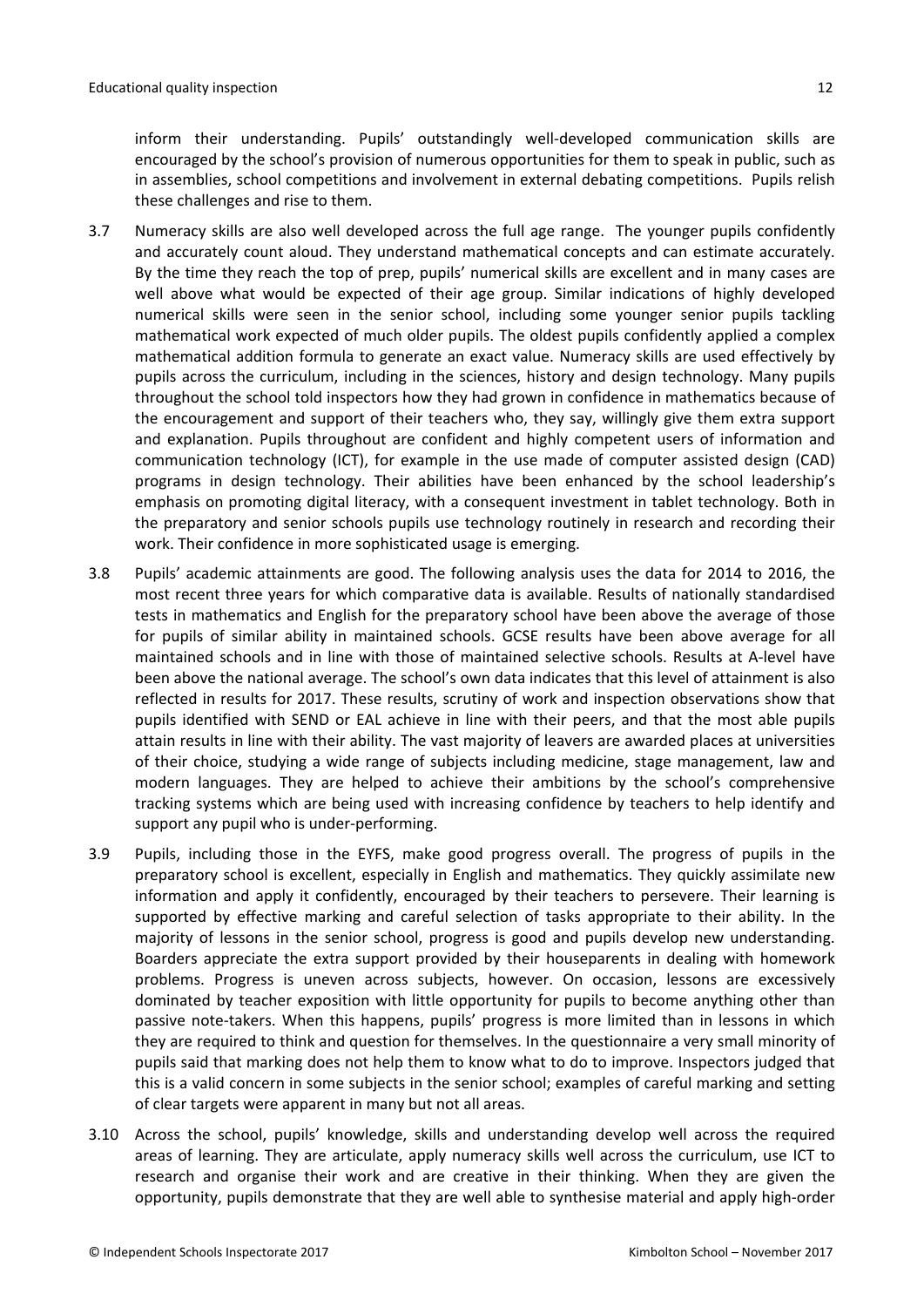thinking skills. This was seen, for example, in a preparatory school mathematics lesson in which pupils created their own ways of ordering the capacity of containers and then set problems around them for themselves. Young senior pupils engaged in lively discussions on the likely behaviour of wood lice in the maze to be constructed for them. In a GCSE history lesson, pupils thoughtfully discussed various statements about global economic and political activities in the wake of the Great Depression before setting out to categorise and prioritise their impact on the work of the League of Nations. Outstanding examples of innovative and independent thinking by pupils were evident in the sixth form period specifically set aside for extension activities. For example, design technology pupils used ICT to model different curves in order to create a roller coaster; politics pupils wrote thoughtful and well researched papers on topics such as sexism or the relationship between the United States of America and North Korea, which were then published in a blog.

3.11 Pupils' genuine wish to succeed and their excellent attitudes to learning are evident from the EYFS upwards and are supported by the school's high expectations. There is very little time wasted in lessons and pupils of all ages quickly settle to work in a purposeful manner. They are very good at working collaboratively with others. Pupils in the preparatory school are vocal in expressing the pleasure they get in mastering new material, seen for example in design technology lessons. Prep pupils delight in the fact that often they are told what to do by their teachers but then expected to decide for themselves how to complete the task. They relish the challenge and are proud of what they achieve as a result. In the senior school, there was equal pleasure felt by pupils when they discovered a different mathematical solution than that proposed. Sixth-form pupils worked energetically when composing a musical phrase with step-wise motion, clearly finding the intellectual problems enjoyable and deriving satisfaction from their solutions.

The resilience, determination and focus which characterise pupils' attitudes also contribute to the quality of what they do in activities beyond the classroom. The restructured curriculum and a system of late buses enables pupils to participate in the full range available, meeting a recommendation of the previous inspection. Several pupils have achieved success in academic challenges and Olympiads, in applications for externally awarded scholarships and in music examinations. Large numbers of distinctions have been gained in the music examinations. Sports successes proliferate, as pupils take advantage of the school's commitment to providing opportunities for all to participate. Preparatory pupils have been highly successful in regional sporting and inter-school competitions especially in cross country, athletics and swimming. Senior pupils are proud of their successes in county hockey, equestrian events and the Devizes to Westminster canoe race. The numbers involved in the Combined Cadet Force (CCF) and The Duke of Edinburgh's Award Scheme (DofE) are high, many pupils choosing to continue these activities into the sixth form. Several pupils complete their Gold award while still at school and the Royal Air Force contingent has been highly successful in the national Skill at Arms competition. Pupil teams have won or been finalists in Young Enterprise, Model United Nations and European Youth Parliament competitions. All of this is evidence of the pupils' perseverance, determination and willingness to challenge themselves to achieve excellence.

#### <span id="page-12-0"></span>**THE QUALITY OF THE PUPILS' PERSONAL DEVELOPMENT**

- 3.12 The quality of the pupils' personal development is excellent.
- 3.13 Pupils throughout the school show outstandingly mature self-assurance devoid of any hint of precocity. They engage easily in friendly conversation with visitors, cheerfully asking, "How was your day?" or if any help is needed. Their excellent relationships with their peers and their teachers are evident in classrooms and in boarding houses. They trust their teachers and are keen to take advantage of all that the school offers; this attitude strongly underpins the school's atmosphere and the growth of pupils' self-confidence. Boarders appreciate the support of their boarding staff and fellow boarders. A very large majority of boarders who responded to the questionnaire said that the boarding experience has helped them to become more confident and independent. Most parents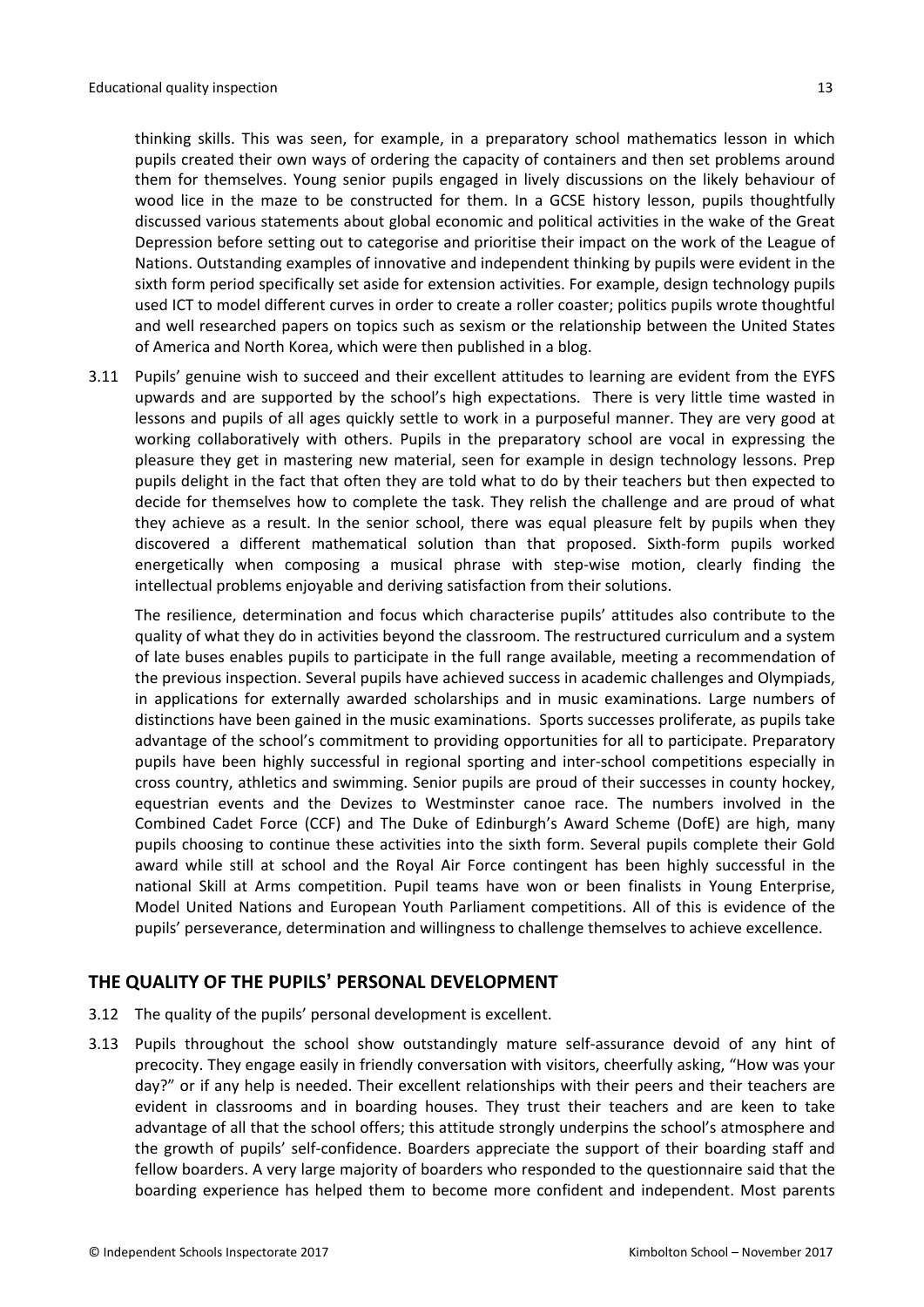who responded to the questionnaire agreed that the school promotes an environment which successfully supports their children's personal development.

- 3.14 Pupils develop excellent self-knowledge, with an awareness of their personal strengths and what is needed to improve further. Preparatory school pupils showed autonomy in working out how to retrieve information which they appear to have lost on a computer; EYFS children removed their shoes for a dance lesson without needing to be told. Members of the CCF said that the precision, self-discipline and pride in their appearance expected of them actively contribute to their enjoyment. Pupils develop the key personal and learning skills they need to make a success of their futures thanks to the many and wide ranging opportunities, curricular and extra-curricular they are offered. Their self-esteem is bolstered by the school's practice of giving generous public praise to success in all spheres of school life, not just to academic or sporting achievement.
- 3.15 Pupils understand that the choices they make will directly affect their daily lives and their futures. Preparatory school pupils imbibe this from the start; in Reception they are encouraged to make sensible choices about their activities, just as older pupils in the preparatory school are encouraged and able to discuss choices, such as the tactics needed when playing a football match. In the senior school, involvement in selecting activities, in working for charities, CCF or in DofE, all hone their decision-making skills. They draw on these in academic areas, too; in discussion pupils wisely acknowledged the struggles involved in deciding to resist the temptation of becoming over-involved in activities to the detriment of study.
- 3.16 Pupils' excellent awareness of a non-material dimension of life is evident in their creativity, their vibrant artwork and their sensitive appreciation of music. For example, there was a palpable tingle of awe in the preparatory assembly as the choir began to sing a descant to the hymn, mirrored by the response of the congregation in senior assembly to a sung anthem. Pupils seek tranquillity in the beauty of the school site; they told inspectors that seeing the changing of the seasons in the trees while walking in the grounds brings them quiet contentment. Pupils' awareness of values beyond the material was apparent in a GCSE class discussion of the differences between the celebration of Christmas in the Victorian period and in the  $21<sup>st</sup>$  century. The pupils' understanding of spirituality is supported by their careful attention in chapel services and assemblies, and their involvement in activities such as the philosophy club or the Christian union.
- 3.17 Pupils' moral codes are very well developed. They have a strong understanding of the importance of doing the right thing. Reception children spontaneously offered to help each other and to share equipment. Preparatory pupils discussed why it is important to tell the truth and senior school pupils expressed strong views on what constitutes morally laudable or unacceptable behaviour. Pupils have the integrity to acknowledge when they are in the wrong and to apologise.
- 3.18 Pupils show exceptional social awareness. They know that an empathic understanding of the needs and rights of others is the glue that holds the harmonious school relationships together. There was excellent team spirit generated by mutual support during a preparatory school sports fixture. The humorous presentation and film in a senior school assembly led by the newly appointed prefect team reminded the pupils of the importance of accepting responsibility and working together to uphold the school's values and traditions. Pride in belonging to the school and commitment to living up to its values of personal and social responsibility are evident throughout.
- 3.19 This commitment is evident in the pupils' principled approach to undertaking responsibilities in school and the wider community. Throughout the school, pupils undertake responsibility roles willingly, even eagerly. They are proud to be members of the preparatory school council or the senior pupil forum; to work on charity committees; to be sports captains, house captains, heads of boarding or prefects. The gown prefects and Ingrams prefects are very aware that their status makes them mentors and role models to their juniors and they live up to these responsibilities. Pupils spoke of the impact on their understanding of responsibility and privilege of their involvement in mentoring primary aged pupils in a local maintained school or visiting homes for the elderly and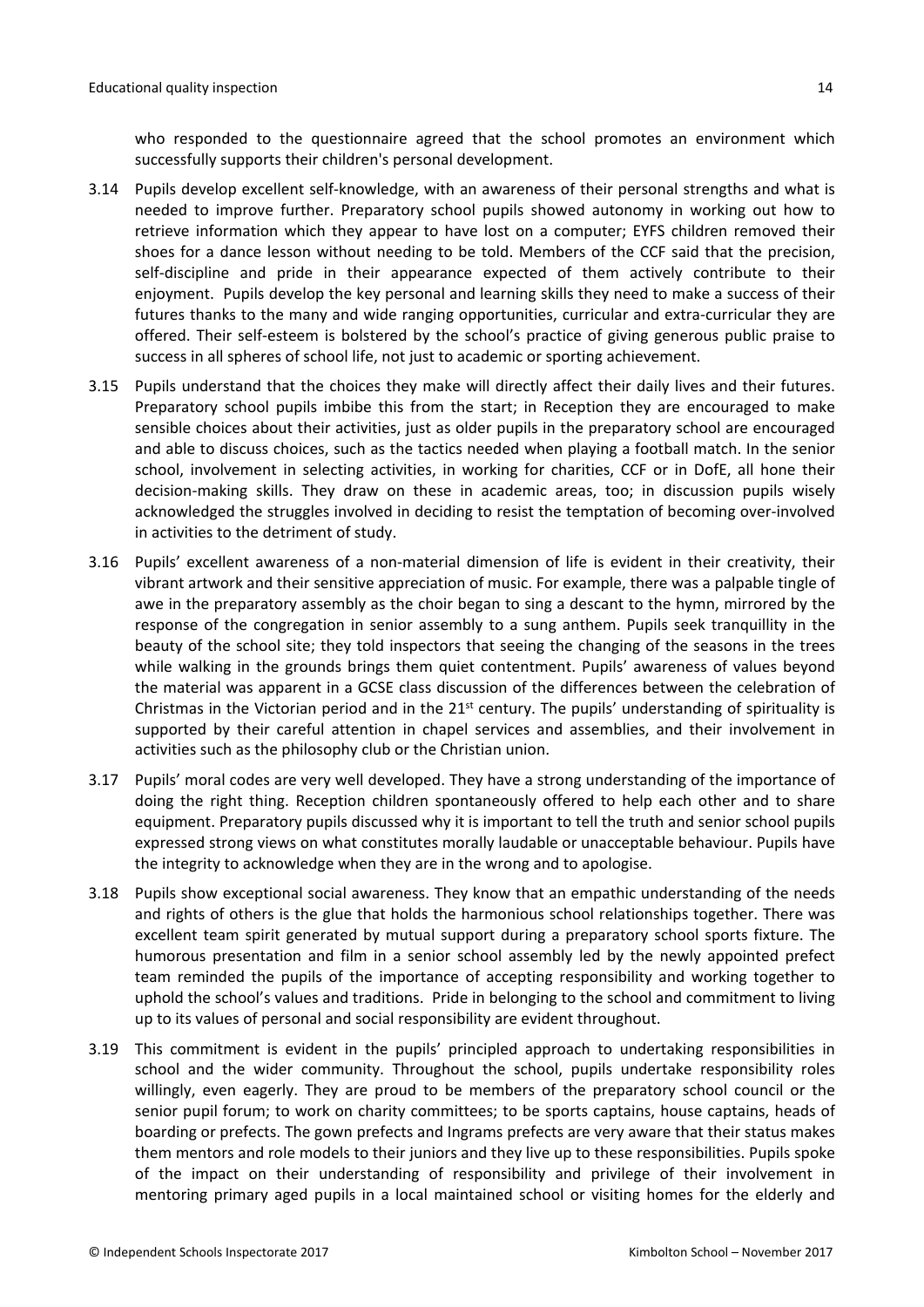disabled as part of the school's community service unit. National and international charities are well supported. The preparatory pupils demonstrate sensitive understanding of the impact of disability, as shown through their particular commitment to supporting a muscular dystrophy charity. The partnership with a school in Ghana was mentioned frequently by pupils as something that matters to them and for which they initiate activities that raise large amounts of money.

- 3.20 Pupils' understanding of the importance of respecting diverse cultures and faiths is strong. Most pupils and almost all parents who responded to the questionnaire agreed that the school actively encouraged pupils to be tolerant of those with different faiths and beliefs. Preparatory school pupils enjoyed learning how to celebrate Diwali and hearing about Caribbean carnivals. Overseas boarders are welcomed by their peers, who enjoy hearing of their cultural and culinary traditions. Throughout the school pupils show a firm belief in the importance of respect and tolerance for others, regardless of gender, origin or beliefs. Pupils' conviction that every member of the school is a valuable human being was made explicit when they said to inspectors that although pupils all wear the same uniform, each of them is a unique individual.
- 3.21 The pupils live active, busy lives, and are aware of the importance of maintaining a balance between work and play to ensure a healthy lifestyle. They enthusiastically take advantage of the many sporting activities open to them. When they feel the pressure of academic demands, they have strategies to cope, supported by the mindfulness programme in the preparatory school and the easy accessibility of support from tutors or counsellors in the senior school. They appreciate the school's provision of healthy food and understand why a healthy diet is important. Pupils know how to keep themselves safe in both the physical and the virtual world, showing characteristic common sense when discussing such issues. In the questionnaire, almost all pupils said that they understood how to keep safe on-line. Pupils' attitudes and their absorption of the school's clearly stated values ensure that they develop as confident, multi-faceted and mature individuals, well-prepared for the next stage of their lives.